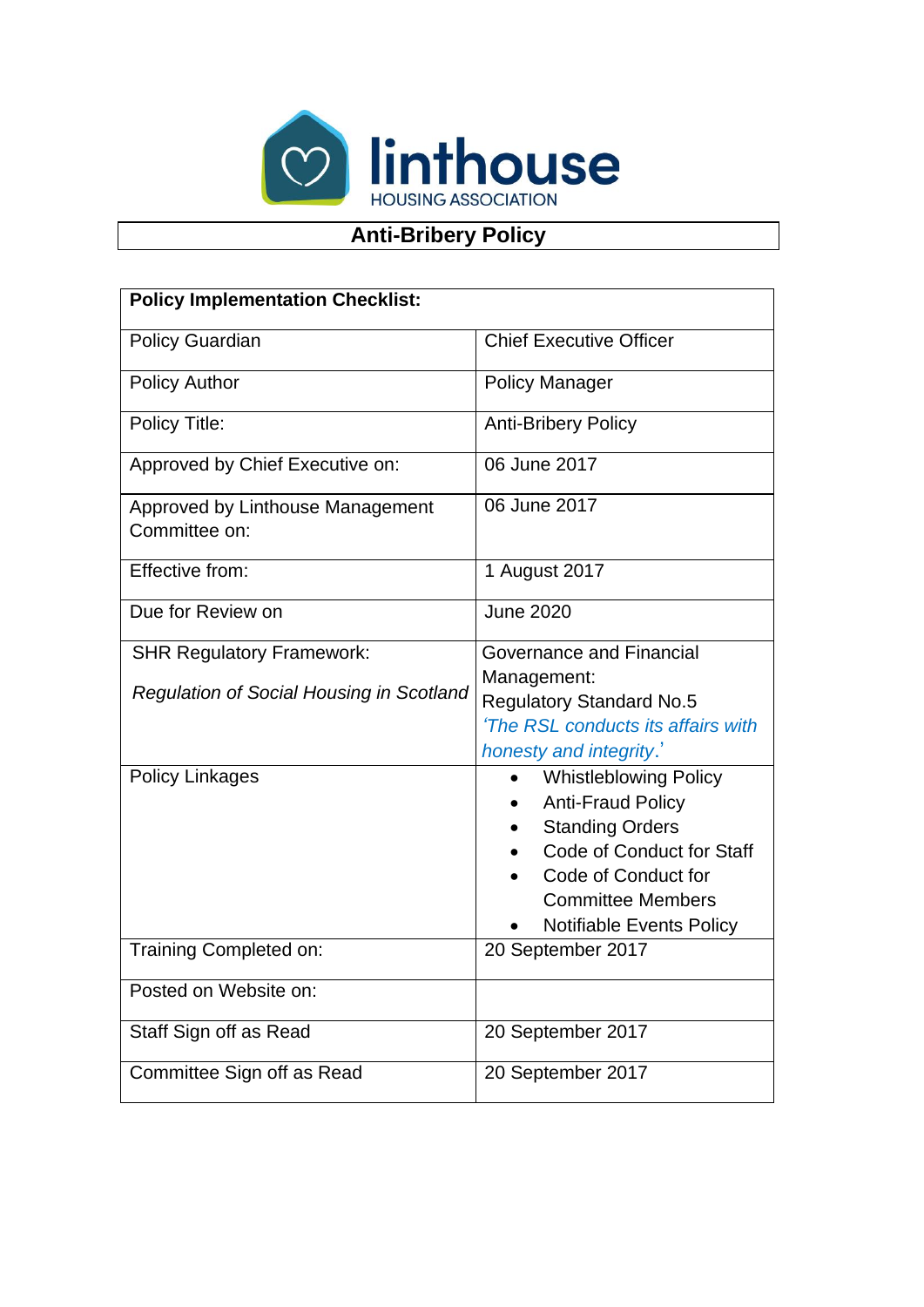# **Anti-Bribery Policy**

| <b>Contents</b>                                   | Page           |
|---------------------------------------------------|----------------|
| 1. Introduction                                   | 3              |
| 2. Scope of the Policy                            | 3              |
| 3. Definition of a Bribe (under Bribery Act 2010) | 4              |
| 4. Prohibited Actions and Activities              | 5              |
| 5. Offers of Corporate Gifts and Hospitality      | 5              |
| 6. Expenditure on Marketing and Promotion         | 6              |
| 7. Charitable and Political Donations             | $\overline{7}$ |
| 8. Risk Management                                | 7              |
| 9. Reporting Suspected Bribery                    | 8              |
| 0. Action to be Taken                             | 9              |
| 1. Equality, Diversity and Inclusion              | 9              |
| 2. Policy Review                                  | 10             |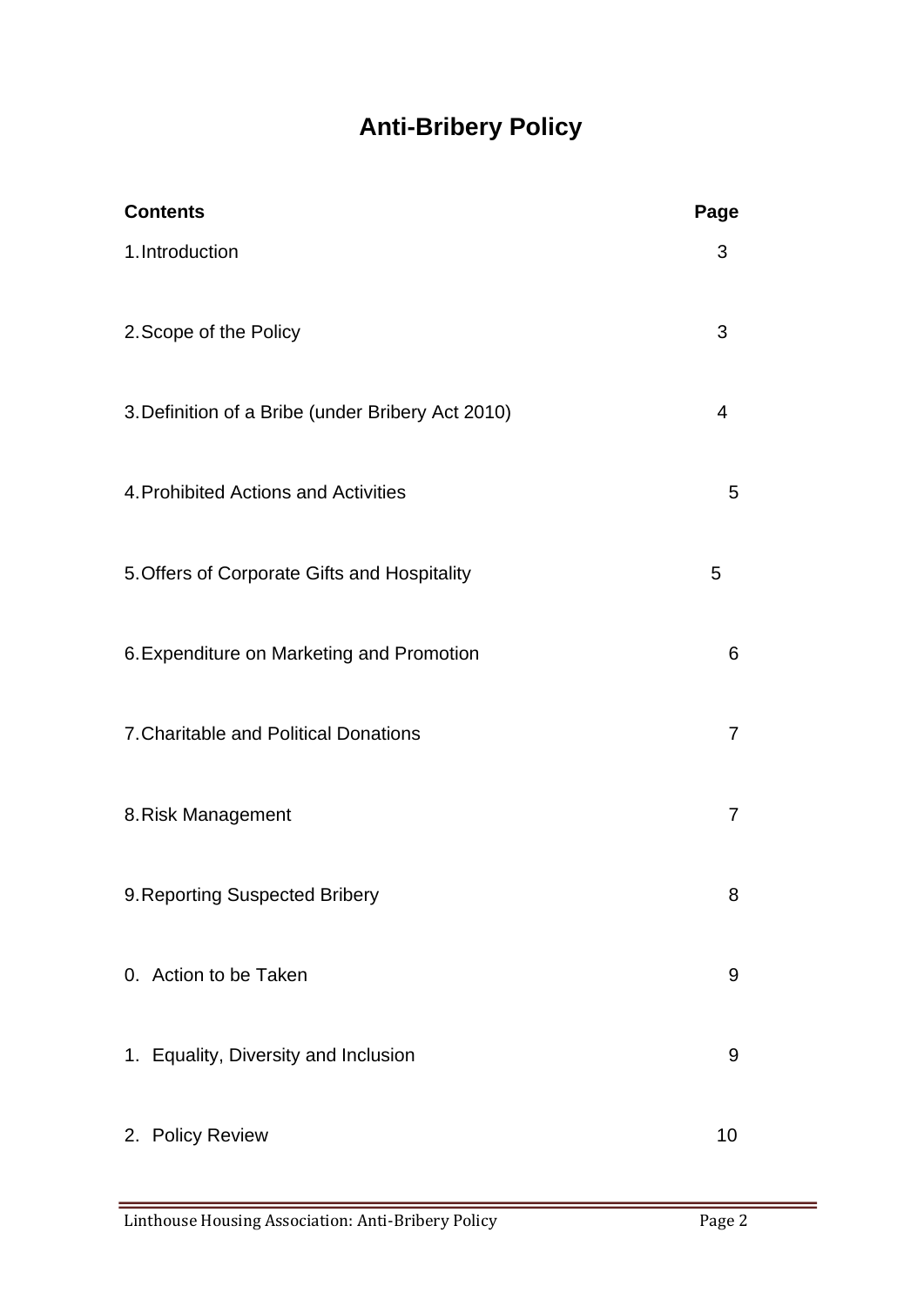### **Anti - Bribery Policy**

#### **1**. **Introduction:**

1.1 Linthouse Housing Association (LHA) is committed to operating to the highest ethical standards and sound governance arrangements and adopts zero tolerance to fraud and bribery.

In support of its policy statement, the Association will not tolerate fraud or bribery in any form, including any internal action which encourages, implies, bestows, tolerates or promises an unfair, unlawful, improper or unethical advantage to any individual, group or organisation regardless of whether there is financial inducement or not. LHA will not tolerate the acceptance of bribes to induce a favourable decision, transaction or outcome.

Any allegation of fraud or bribery will be thoroughly investigated and may result in disciplinary or other action where substantiated and will be reported to the Police where appropriate.

Any suspicion of fraud, bribery or other irregularity should be reported, as a matter of urgency, to a senior member of staff; or the Chief Executive Officer.

- 1.2 Our Anti Bribery Policy sets out the framework which we have in place for preventing, detecting and responding to fraud, theft, bribery, corruption or any other attempted financial malpractice
- 1.3 This policy outlines our position specifically in relation to preventing and prohibiting bribery, in accordance with the Bribery Act 2010, which promotes anti-bribery practices among businesses and which came into force on 1 July 2011.
- 1.4 We will not tolerate any form of bribery by, or of, employees, members of our Board, or any person acting on our behalf.
- 1.5 We are committed to implementing effective measures to prevent, monitor and eliminate the possibility of bribery.
	- 1.6 The Bribery Act 2010 has been in force since 1 July 2011. This policy covers:
		- the main areas of liability under the Bribery Act 2010;
		- the responsibilities of employees, Committee Members and associated persons acting for us or on our behalf; and
		- the consequences of any breaches of this policy.

#### **2. Scope of the Policy:**

2.1 This policy applies to: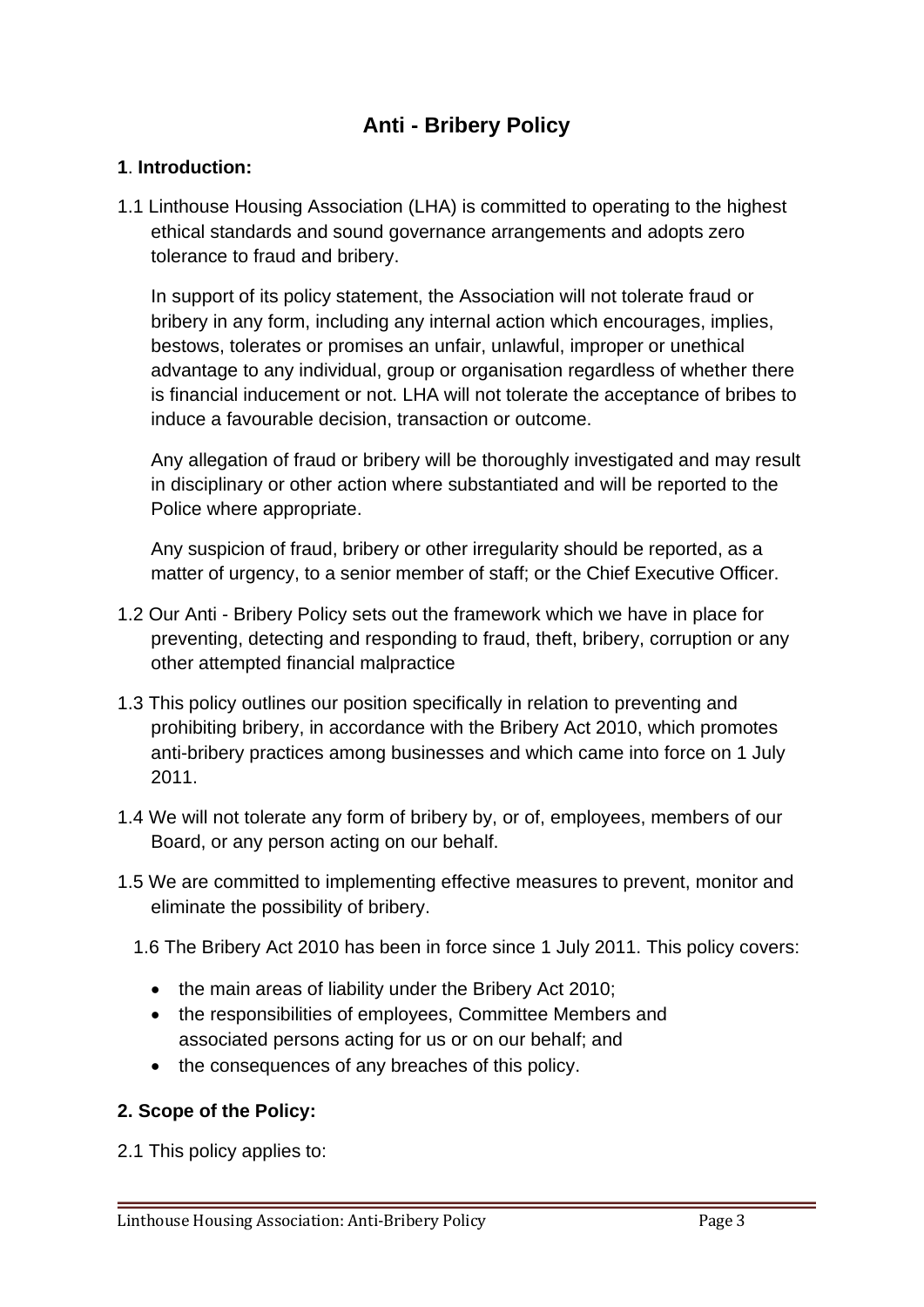- all employees;
- all Management Committee and Sub Committee Members;
- any other 'associated persons' including temporary workers, consultants, suppliers, contractors, and any other person or body or subsidiary organisation engaged to act for us, or on our behalf.
- 2.2 Every employee, Management Committee member and associated person is responsible for maintaining the highest standards of personal, ethical and business conduct. Any breach of this policy is likely to constitute a serious disciplinary, contractual and criminal matter for the individual concerned and may cause serious damage to our reputation and standing.
- 2.3 LHA may potentially face criminal liability for unlawful actions taken by our employees or associated persons under the Bribery Act 2010. All employees, Management Committee members and associated persons are therefore required to familiarise themselves with and comply with this policy, including any future updates that may be issued.

#### **3. Bribery Act 2010: Definition of a Bribe:**

- 3.1 Under the Act, a bribe is a financial or other type of advantage that is offered or requested with the:
	- intention of inducing or rewarding improper performance of a function or activity; or
	- knowledge or belief that accepting such a reward would constitute the improper performance of such a function or activity.
- 3.2 A 'relevant function or activity' includes business activities or any other activity performed in the course of a person's employment, Committee Membership or engagement as a temporary worker, consultant, etc. where the person performing that activity is expected to perform it in good faith, impartially, or in accordance with a position of trust.

#### 3.3 A criminal offence will be committed under the Bribery Act 2010 if:

- an employee, management committee member or associated person offers, promises, gives, requests, receives or agrees to receive bribes; or
- an employee, Management Committee member or associated person promises or gives a bribe to a foreign public official with the intention of influencing that official in the performance of his/her duties (it is recognised this type of breach is highly unlikely in our business activity, but is nonetheless covered by the Act).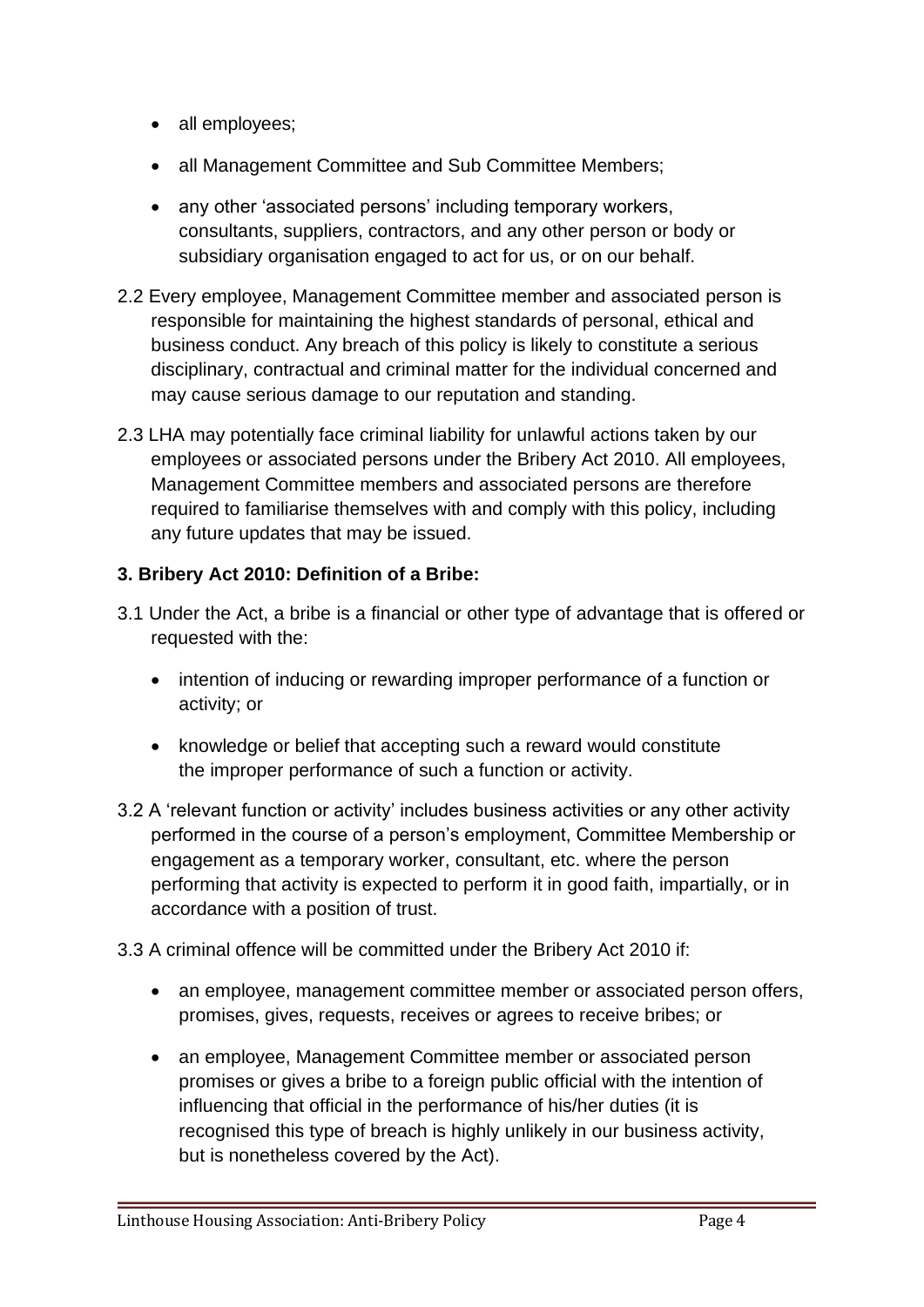• Having adequate procedures in place to prevent bribery by our employees, Management Committee members or associated persons would not provide a defence.

#### **4. Prohibited Actions and Activities:**

- 4.1 Employees, Management Committee members and associated persons are prohibited from offering, promising, giving, soliciting or accepting any bribe.
- 4.2 The bribe could be cash, a gift or any other inducement to, or from, any private person, local authority or government official or representative, political party or private company.
- 4.3 The bribe might be made to ensure that a person, company or body improperly performs duties or functions to gain any commercial, contractual, or regulatory advantage (such as obtaining or maintaining business), or to gain any personal financial or other advantage for the individual or anyone connected with the individual.
- 4.4 This prohibition also applies to indirect contributions, payments or gifts made in any manner as an inducement or reward for improper performance, for example through consultants, contractors or sub-contractors, joint-venture partners, advisors, customers, suppliers or other third parties.

#### **0. Offers of Corporate Gifts and Hospitality:**

- 5.1 Employees, Management Committee members and associated persons, are required to take particular care to ensure that records are accurately maintained in relation to any contracts or business activities, including financial invoices and all payment transactions with clients, suppliers and public officials.
- 5.2 Due diligence must be undertaken by employees, Management Committee members and associated persons prior to entering into any contract, arrangement or relationship with a potential supplier of services, agent, consultant or representative and any such contract, arrangement or relationship must be entered into in accordance with our procurement procedures.
- 5.3 The giving or receiving of certain gifts or payments may be permissible in certain circumstances provided they are recorded and have no substantive value or material consequence. Further guidance is available in our Employee Code of Conduct and Committee Member Code of Conduct and our Entitlement, Payments and Benefits policy.
- 5.4 However, employees, Management Committee members and associated persons are required to keep accurate, detailed and up-to-date records of all corporate hospitality, entertainment or gifts accepted or offered and to register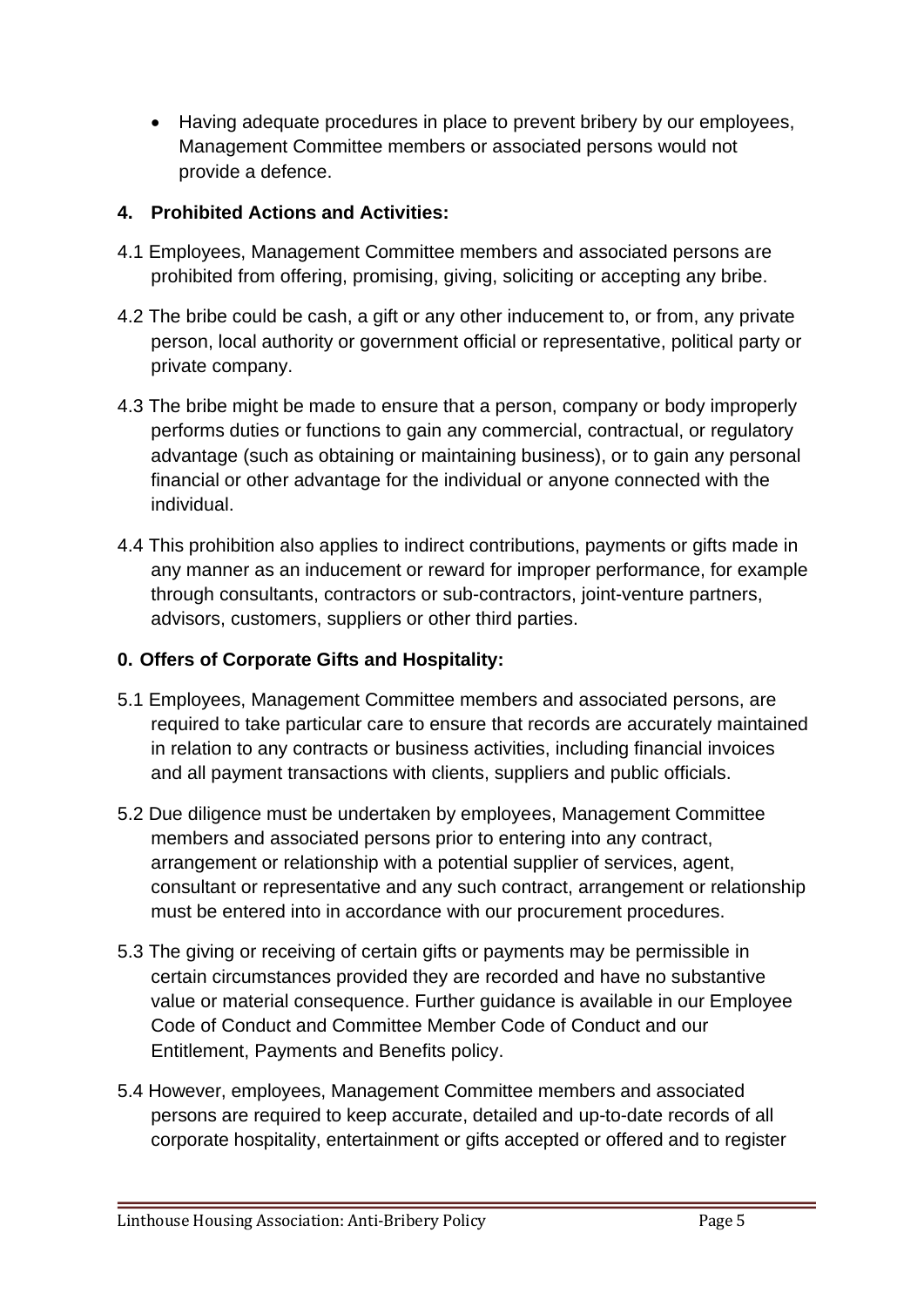these in accordance with the provisions of the Entitlements, Payments and Benefits Policy, and the Employee and Committee Member Codes of Conduct.

- 5.5 In this regard, any gifts, rewards or entertainment received or offered from clients, public officials, suppliers or other business contacts should be reported immediately to the Chief Executive.
- 5.6 In certain circumstances, it may not be appropriate to retain such gifts or be provided with the entertainment. Employees, Management Committee members and associated persons may be asked to return the gifts to the sender or refuse the entertainment, for example, where there could be a real or perceived conflict of interest.
- 5.7 In other cases, the individual may be asked to donate the gift for the purposes of charity fund-raising.
- 5.8 In all these cases, the individual employee, Management Committee member or associated person must ensure that:
	- the potential and real conflicts of interest are pro-actively recognised and managed; and
	- there is a fair and open approach to any event or

#### activity. **6. Expenditure on Marketing and Promotion**

- 6.1 We will permit corporate entertainment, gifts, marketing, hospitality and promotional expenditure **provided that it is undertaken**:
	- for the purpose of establishing or maintaining good business relationships;
	- to improve and market our image and reputation;
	- to market or present our services effectively;

#### **and provided that it is:**

- arranged in good faith, and
- not offered, promised or accepted to secure an unfair advantage for the organisation or any of our employees, Management Committee members or associated persons or to influence the impartiality of the recipient.
- 6.2 We will authorise only reasonable, appropriate and proportionate entertainment and promotional expenditure in compliance with Financial Regulations.
- 6.3 When requesting approval of expenditure, employees, Management Committee members and associated persons should submit requests for proposed hospitality and promotional events or activities to the Director of Finance or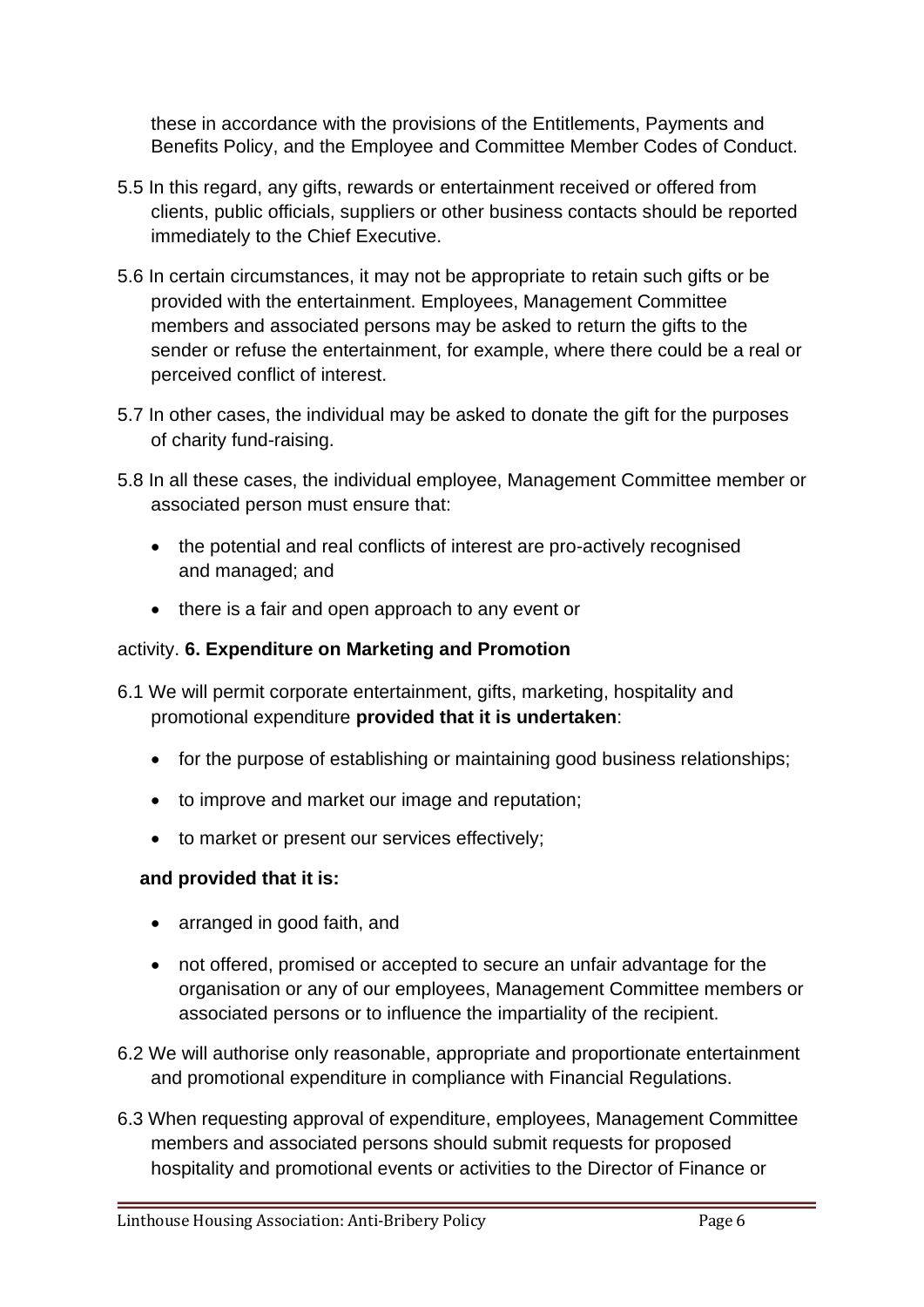Chief Executive Officer in advance of this type of expenditure being incurred and set out in writing:

- the objective, details and rationale of the proposed expenditure;
- the identity of those receiving the benefit of the expenditure or receiving hospitality; and
- the organisation that the recipient represents.
- 6.4 Business entertainment proposals will only be approved if they demonstrate a clear business objective and are appropriate for the nature of the business relationship.
- 6.5 Proposed business entertainment will not be approved where it is considered that a conflict of interest may arise or where it could be perceived that undue influence or a particular business benefit was being sought (for example, prior to a procurement or tendering exercise).
- 6.6 Prior written approval must be received before expenditure is incurred and all gifts provided must be registered and recorded by the Chief Executive Officer, together with records and receipts, in accordance with the Expenses policies for Employees and Management Committee members.

#### **7. Charitable and Political Donations**

- 7.1 Charitable giving can form part of our wider commitment and corporate social responsibility to the community. We may support a number of charities from time to time through donation or fundraising events involving employees.
- 7.2 Any such charitable donation or organised fundraising will follow the key principles of being transparent, clearly recorded and not serve to create any conflict or perceived conflict of interest and will require prior approval of the Management Committee as per our Financial Regulations. Personal donations by individuals to individual charities fall out with these restrictions provided there is no association with Linthouse Housing Association.
- 7.3 We will not make donations to any political parties. Employees and associated persons are not permitted to make any political donations to organisations on behalf of the Association.

#### **8. Risk management**

8.1 We will include the prevention, detection and prohibition of fraud and corruption in our annual risk assessment to help identify employees or officers who are in positions where they may be exposed to fraud and corruption and to raise awareness of this policy.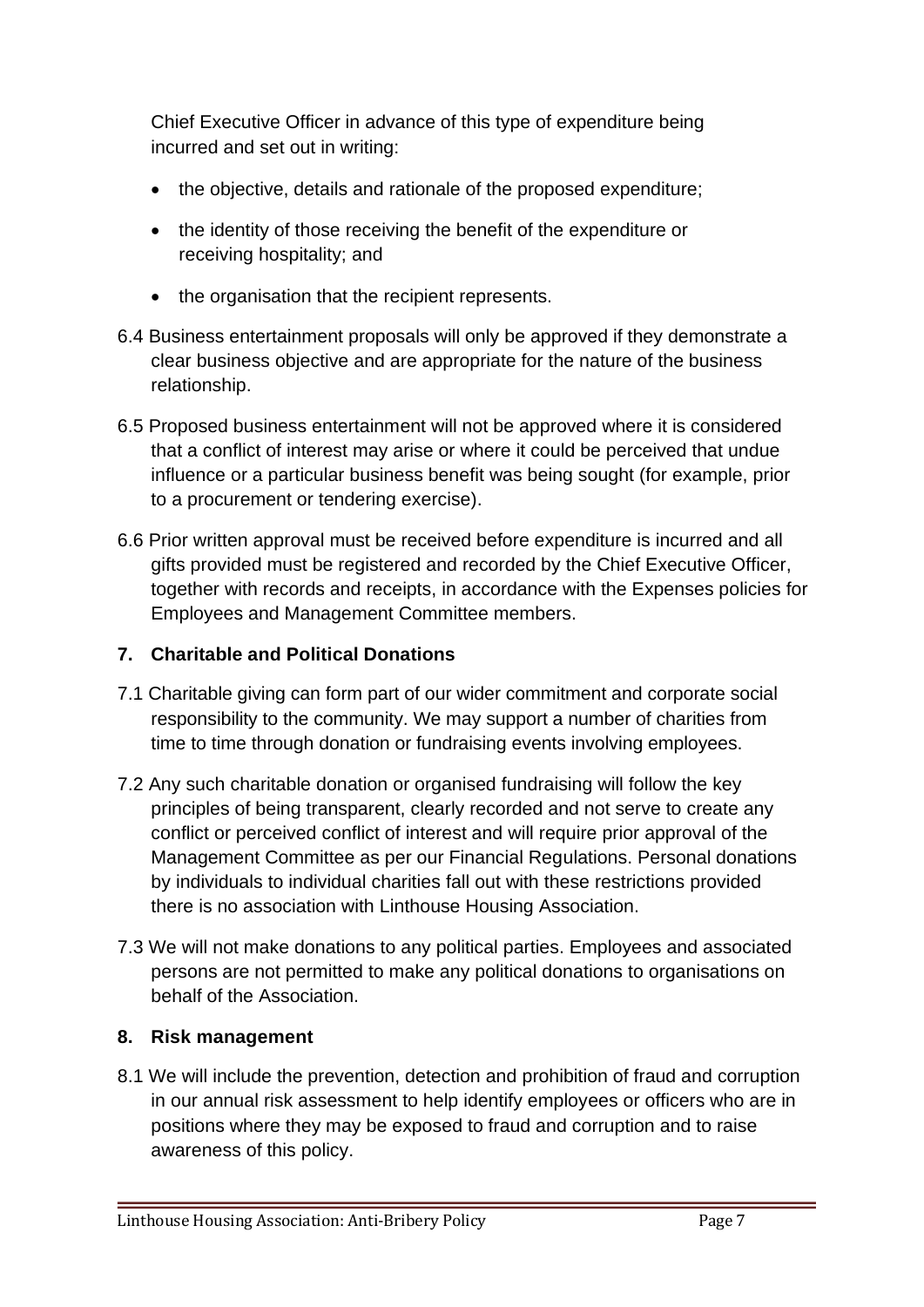- 8.2 Through this process, we will identify high-risk areas and measures for controlling the risk of fraud and corruption. For example: paying invoices, handling cash, housing allocations and awarding contracts.
- 8.3 We will monitor and communicate with employees, Management Committee Members and associated persons in posts assessed as higher risk on their obligations and requirements under this policy and our zero-tolerance approach to fraud.
- 8.4 We will seek to reduce or eliminate wherever possible the risk of an employee, Management Committee Member or associated person responding to an inducement or fraud and corruption (financial or otherwise) in managing, reviewing and introducing systems, processes and procedures. This includes, but is not restricted to, activities such as housing allocation, procurement and recruitment and promotion.

#### **9. Reporting Suspected Bribery:**

- 9.1 We depend on our employees, Management Committee members and associated persons to ensure that the highest standards of ethical conduct are maintained in all our business dealings. Employees, Management Committee Members and associated persons are expected to remain vigilant in preventing, detecting and reporting bribery.
- 9.2 Employees, Committee Members and associated persons are encouraged to report any concerns or suspicions that they may have as soon as possible. For further guidance see our Whistleblowing Policy.
- 9.3 Issues that should be reported include, but are not restricted to:
	- any suspected or actual attempts at bribery;
	- concerns that other employees, Management Committee members or associated persons may be being bribed; or
	- concerns that other employees, Board members or associated persons may be bribing third parties.
- 9.4 Any such reports will be thoroughly and promptly investigated by an appointed investigating officer in the strictest confidence. Employees, Management Committee Members and associated persons will be required to assist in any investigation into possible or suspected bribery.
- 9.5 Employees, Management Committee Members or associated persons who report instances of bribery in good faith will receive appropriate support.
- 9.6 The individual will not be subjected to detrimental treatment as a consequence of his/her report. Any instances of detrimental treatment by a fellow employee because an employee has made a report will be treated as a disciplinary matter.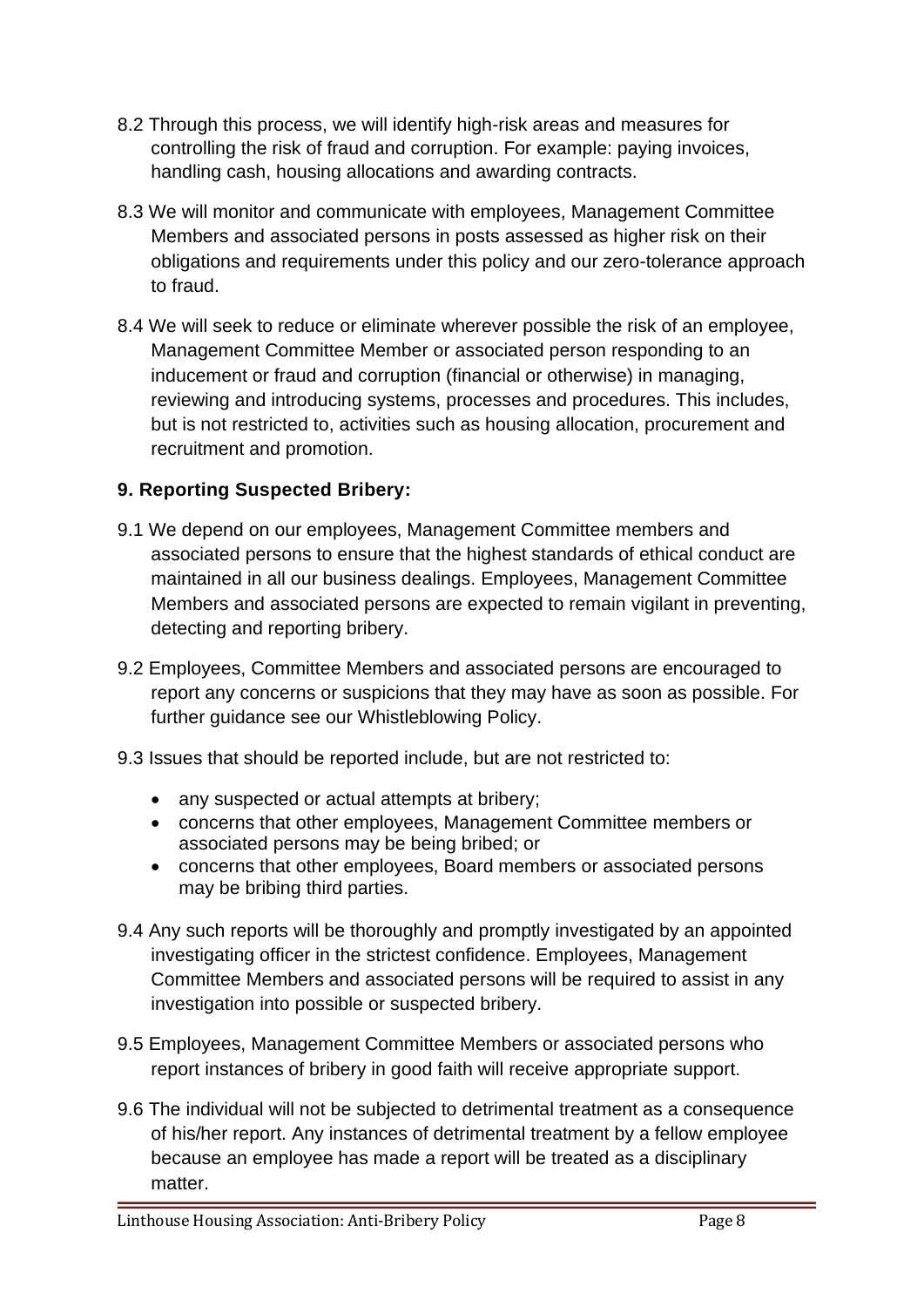- 9.7 An instruction to cover up wrongdoing is itself a disciplinary offence. If told not to raise or pursue any concern, even by a person in authority such as a manager, employees, Management Committee Members and associated persons should not agree to remain silent and must report the matter.
- 9.8 An annual report on any alleged or detected bribery will be provided to the Audit and Risk Sub-Committee. This will include the date and description of any such incident, the outcome of the investigation and subsequent action taken.

#### **10. Action to be taken:**

- 10.1 Any instances of alleged or suspected bribery will be fully investigated. Employees suspected of bribery may be suspended from their duties while the investigation is being carried out.
- 10.2 Disciplinary procedures will be invoked where any employee is suspected of bribery, and proven allegations may result in a finding of gross misconduct and immediate dismissal. Similarly, Management Committee Members could face appropriate sanctions including removal from the Management Committee.
- 10.3 The contracts of any associated persons, including consultants or other workers who act for, or on our behalf and who are found to have breached this policy may be terminated.
- 10.4 Any matter will also be reported as appropriate to the relevant authorities, including the Director of Public Prosecutions, Serious Fraud Office, Revenue and Customs Prosecutions Office and the Police. We will provide all necessary assistance to the relevant authorities in any subsequent prosecution.
- 10.5 If it established that something illegal is happening, it will be reported to the police.
- 10. All cases will be notified to the Scottish Housing Regulator without delay and in accordance with regulatory guidance regarding Notifiable Events.

#### **9. Equality, diversity and inclusion:**

- 11.1 We aim to promote equality and diversity and operate equal opportunities policies which inform all aspects of our business. We will ensure that we adhere to the Equality Act 2010 by being committed to equal and fair treatment for all and opposed to any form of unlawful discrimination.
- 11.2 In the application of this policy, no one will be treated differently or less favourably than others because of any of the protected characteristics as listed in the Equality Act 2010: